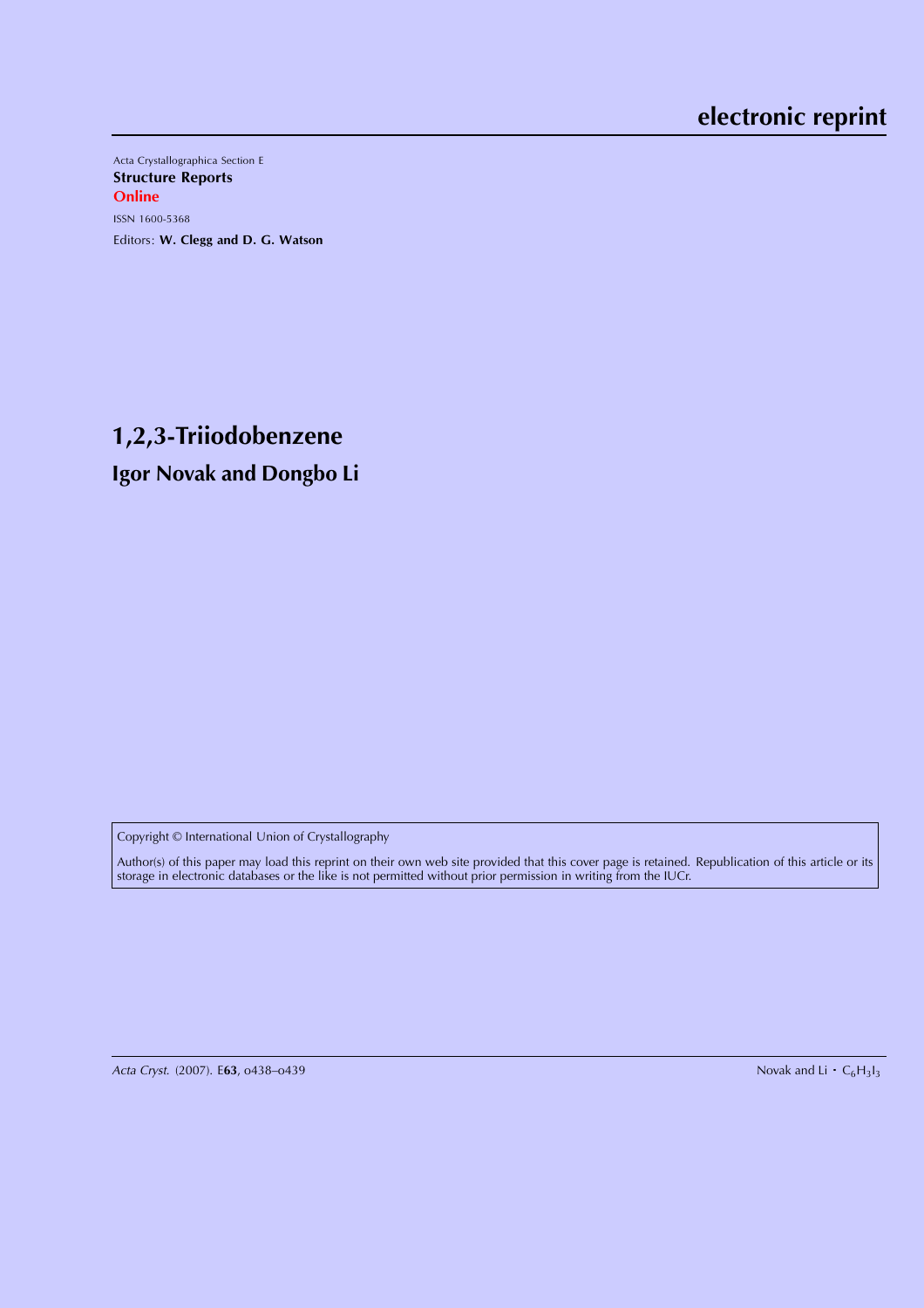Acta Crystallographica Section E Structure Reports **Online** 

ISSN 1600-5368

### Igor Novak<sup>a\*</sup> and Dongbo Li<sup>b</sup>

<sup>a</sup>Charles Sturt University, POB 883, Orange, New South Wales 2800, Australia, and <sup>b</sup>Institute of Chemical and Engineering Sciences, Singapore 138667, Singapore

Correspondence e-mail: inovak@csu.edu.au

#### Key indicators

Single-crystal X-ray study  $T = 223 K$ Mean  $\sigma$ (C–C) = 0.007 Å  $R$  factor = 0.034  $wR$  factor = 0.086 Data-to-parameter ratio = 30.7

For details of how these key indicators were automatically derived from the article, see http://journals.iucr.org/e.

1,2,3-Triiodobenzene

In the asymmetric unit of the title compound,  $C_6H_3I_3$ , there are two independent molecules. The molecules are stacked along the a axis. The molecular geometry shows evidence of I---I intramolecular steric repulsion.

## Comment

Study of the electronic structure of polyiodobenzenes (Novak et al., 2002) has suggested the existence of steric repulsion between vicinal iodines. In order to detect such repulsion, we compared the molecular structure of the title compound, (I), with the structures of iodobenzene (Merz, 2006), 1,3,5triiodobenzene (Margraf & Bats 2006) and hexaiodobenzene (Steer et al., 1970). The key molecular parameters are given in Table 1. The data show that relief of intramolecular steric crowding between iodine substituents occurs via the reduction of endocyclic angles, rather than via C—I bond elongation. The values in Table 1 also suggest that the iodine atoms can tolerate internuclear distances much smaller than the sum of van der Waals radii  $(4.3 \text{ Å})$  without significant bond length or angle deformation.



In the asymmetric unit of (I) there are two crystallographically distinct molecules (Fig. 1). The molecules are planar with the exception of a single iodine atom (I2) which deviates from the molecular plane by  $7^\circ$ . The shortest, nonbonding intramolecular  $I \cdot \cdot I$  separation in (I) is 3.60 (2) $\AA$ which is well below the sum of van der Waals radii for iodine  $(4.3\text{\AA})$ . Similar short intramolecular I $\cdots$ I distances were observed in other molecules where steric compression of iodines can be expected e.g. hexaiodobenzene (Table 1) or 1,8 diiodonaphthalene (Bock et al. 1998). In these molecules, the intramolecular  $I \cdot \cdot I$  distances are also well below the sum of van der Waals radii and in 1,8-diiodonaphthalene, in particular, the iodine atoms are severely twisted out of the aromatic plane. The short, intramolecular  $I \cdot \cdot \cdot I$  distances thus indicate steric compression and spatial repulsion, as shown in the example of 1,8-diiodonaphthalene. Furthermore, in 1,2,4,5-tetraiodobenzene (Novak et al., 2006), where steric

 $©$  2007 International Union of Crystallography All rights reserved

Received 27 November 2006 Accepted 15 December 2006